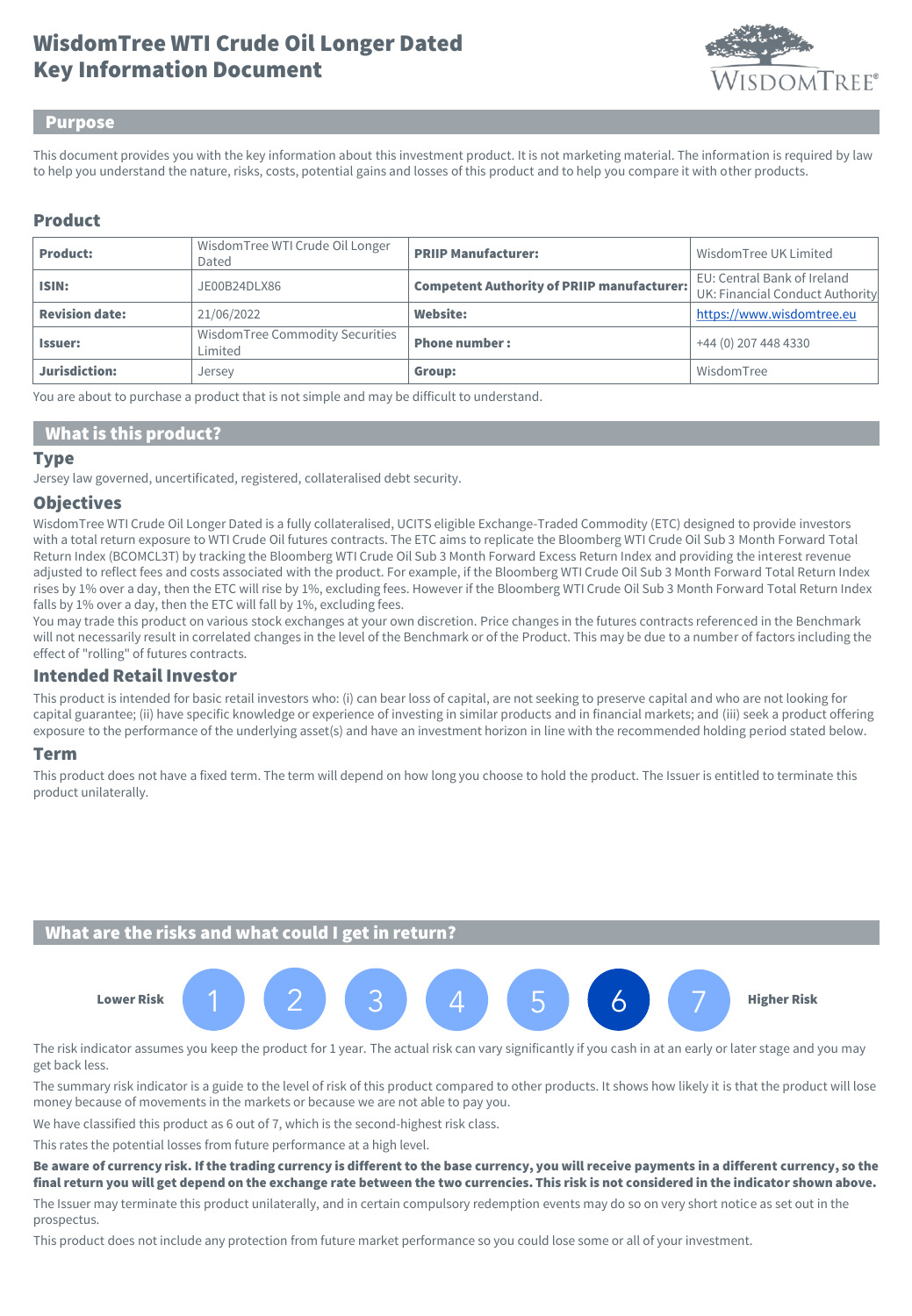# Key Information Document WisdomTree WTI Crude Oil Longer Dated



# Performance Scenarios

| <b>Recommended holding period: 1 year</b> |                                      |                          |  |  |
|-------------------------------------------|--------------------------------------|--------------------------|--|--|
| Investment \$10,000                       |                                      |                          |  |  |
| <b>Scenarios</b>                          |                                      | If you exit after 1 year |  |  |
| <b>Stress scenario</b>                    | What you might get back after costs  | \$3,342                  |  |  |
|                                           | Average Annual Percentage Return (%) | $-66.58\%$               |  |  |
| <b>Unfavorable Scenario</b>               | What you might get back after costs  | \$6,644                  |  |  |
|                                           | Average Annual Percentage Return (%) | $-33.56\%$               |  |  |
| <b>Moderate Scenario</b>                  | What you might get back after costs  | \$11,147                 |  |  |
|                                           | Average Annual Percentage Return (%) | 11.47%                   |  |  |
| <b>Favourable Scenario</b>                | What you might get back after costs  | \$18,197                 |  |  |
|                                           | Average Annual Percentage Return (%) | 81.97%                   |  |  |

This table shows the money you could get back over the recommended holding period, under different scenarios, assuming that you invest 10,000USD.

The scenarios shown illustrate how your investment could perform. You can compare them with the scenarios of other products.

The scenarios presented are an estimate of future performance based on evidence from the past on how the value of this investment varies, and are not an exact indicator. What you get will vary depending on how the market performs and how long you keep the investment/product.

The stress scenario shows what you might get back in extreme market circumstances, and it does not take into account the situation where we are not able to pay you.

The figures shown include all the costs of the product itself, but may not include all the costs that you pay to your advisor or distributor. The figures do not take into account your personal tax situation, which may also affect how much you get back.

Market developments in the future cannot be accurately predicted. The scenarios shown are only an indication of some of the possible outcomes based on recent returns. Actual returns could be lower.

## What happens if WisdomTree Commodity Securities Limited is unable to pay out?

The Issuer is a special purpose company. In case of a default by the Issuer, any claims made against the Issuer will be satisfied in order of the priority of payments set out in the conditions of the product. If the net proceeds from the enforcement of the secured property relevant to the product are not sufficient to meet all obligations and make all payments then due in respect of the securities, the obligations of the Issuer in respect of such securities will be limited to the net proceeds of realisation of the relevant secured property. In these circumstances you may suffer a loss if you cannot realise the full value of your investment.

### What are the costs?

The Reduction in Yield (RIY) shows what impact the total costs you pay will have on the investment return you might get. The total costs take into account one-off, ongoing and incidental costs.

The amounts shown here are the cumulative costs of the product itself for one holding period. The figures are estimates and may change in the future.

### Costs over time

The person selling you or advising you about this product may charge you other costs. If so, this person will provide you with information about these costs, and show you the impact that all costs will have on your investment over time.

| Investment \$10,000    | If you exit after 1 year |
|------------------------|--------------------------|
| <b>Total costs</b>     | \$128.54                 |
| Impact on return (RIY) | $-1.14%$                 |